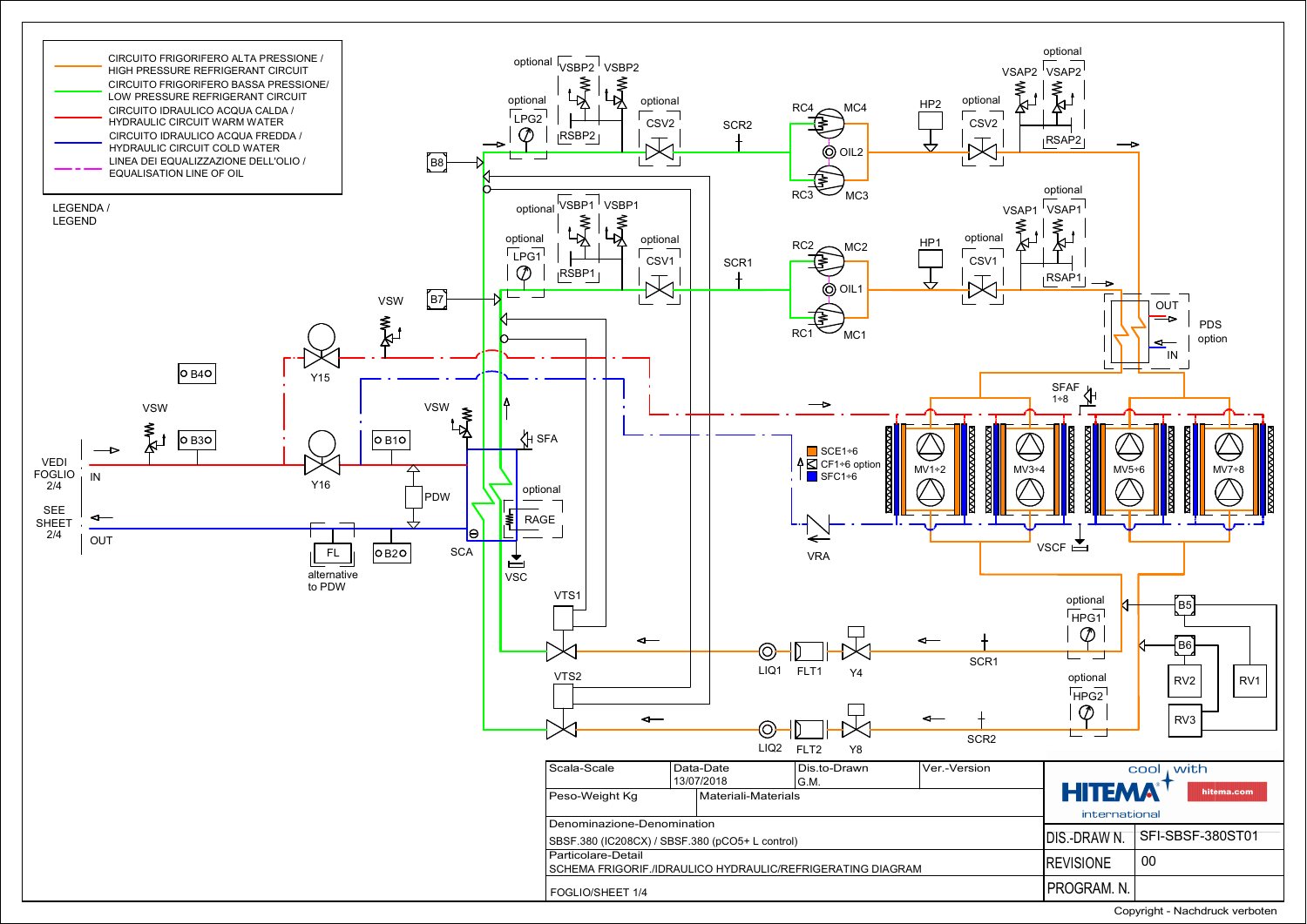

## LEGENDA / LEGEND



FOGLIO/SHEET 2/4

Copyright - Nachdruck verboten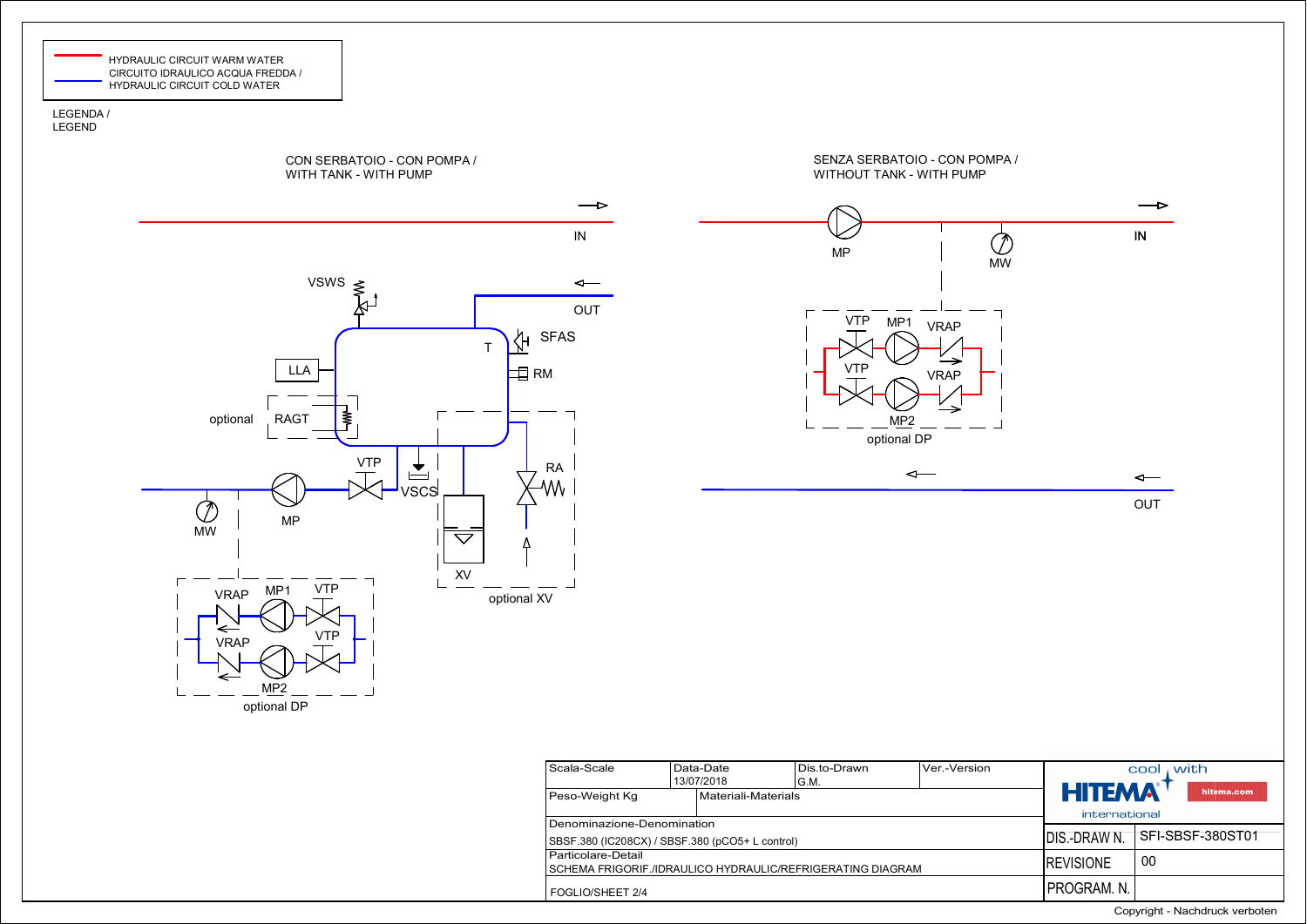|                | CIRCUITO IDRAULICO / HYDRAULIC CIRCUIT                                     |                                                            |                                           |                  |                |
|----------------|----------------------------------------------------------------------------|------------------------------------------------------------|-------------------------------------------|------------------|----------------|
| SIGLA / SIGN   | <b>DESCRIZIONE</b>                                                         | <b>DESCRIPTION</b>                                         | <b>NOTE</b>                               |                  |                |
| <b>VSW</b>     | VALVOLA DI SICUREZZA ACQUA                                                 | WATER RELIEF VALVE                                         | std free cooling                          |                  |                |
| B <sub>3</sub> | SENSORE TEMPERATURA ACQUA INGRESSO FREE COOLING                            | FREE COOLING INLET WATER TEMPERATURE SENSOR                | std free cooling                          |                  |                |
| Y16            | VALVOLA 2 VIE EVAPORATORE                                                  | EVAPORATOR 2 WAY VALVE                                     | std free cooling                          |                  |                |
| <b>B1</b>      | SENSORE TEMPERATURA ACQUA INGRESSO EVAPORATORE                             | EVAPORATOR INLET WATER TEMPERATURE SENSOR                  | std                                       |                  |                |
| <b>SCA</b>     | SCAMBIATORE DI CALORE AD ACQUA (EVAPORATORE A FASCIO TUBIERO)              | WATER HEAT EXCHANGER (SHELL & TUBE EVAPORATOR)             | std                                       |                  |                |
| SFA            | SFIATO DELL'ARIA MANUALE EVAPORATORE                                       | EVAPORATOR MANUAL AIR VENT                                 | std                                       |                  |                |
| <b>VSC</b>     | VALVOLA DI SCARICO ACQUA EVAPORATORE                                       | EVAPORATOR WATER DISCHARGE VALVE                           | std                                       |                  |                |
| <b>VSCW</b>    | VALVOLA DI SICUREZZA EVAPORATORE                                           | EVAPORATOR RELIEF VALVE                                    | std                                       |                  |                |
| <b>RAGE</b>    | RESISTENZA ANTIGELO EVAPORATORE                                            | EVAPORATOR ANTIFREEZE HEATER                               | optional                                  |                  |                |
| B <sub>2</sub> | SENSORE TEMPERATURA ACQUA USCITA EVAPORATORE                               | EVAPORATOR OUTLET WATER TEMPERATURE SENSOR                 | std                                       |                  |                |
| <b>PDW</b>     | PRESSOSTATO DIFFERENZIALE                                                  | DIFFERENTIAL PRESSURE SWITCH                               | std for SBS                               |                  |                |
| FL.            | <b>FLUSSOSTATO</b>                                                         | <b>FLOW SWITCH</b>                                         | std for SBSF, alternative to PDW for SBS. |                  |                |
| Y15            | VALVOLA A DUE VIE FREE COOLING                                             | FREE COOLING 2-WAYS VALVE                                  | std free cooling                          |                  |                |
| $SFC1+6$       | SCAMBIATORE DI CALORE ARIA-ACQUA (FREE COOLING)                            | AIR-WATER HEAT EXCHANGER (FREE COOLING)                    | std free cooling                          |                  |                |
| $SFA1+6$       | SFIATO DELL'ARIA MANUALE FREE COOLING                                      | FREE COOLING MANUAL AIR VENT                               | std free cooling                          |                  |                |
| <b>VSCF</b>    | VALVOLA DI SCARICO ACQUA FREE COOLING                                      | FREE COOLING WATER DISCHARGE VALVE                         | std free cooling                          |                  |                |
| <b>VRA</b>     | VALVOLA DI NON RITORNO FREE COOLING                                        | FREE COOLING CHECK VALVE                                   | std free cooling                          |                  |                |
| т              | SERBATOIO DI ACCUMULO                                                      | <b>STORAGE TANK</b>                                        | optional                                  |                  |                |
| <b>RM</b>      | TAPPO DI RIEMPIMENTO MANUALE                                               | MANUAL FILLING CAP                                         | optional (included in the T option)       |                  |                |
| <b>VSWS</b>    | VALVOLA DI SICUREZZA SERBATIO                                              | TANK SAFETY VALVE                                          | optional (included in the T option)       |                  |                |
| <b>VSCS</b>    | VALVOLA DI SCARICO ACQUA DEL SERBATOIO                                     | DISCHARGE WATER VALVE FOR TANK                             | optional (included in the T option)       |                  |                |
| <b>SFAS</b>    | SFIATO ARIA SERBATIO                                                       | AIR VENT FOR TANK                                          | manual for std (automatic with XV option) |                  |                |
| <b>LLA</b>     | ALLARME BASSO LIVELLO ACQUA                                                | ELECTRIC FLOAT LOW LEVEL ALARM                             | optional (included in the T option)       |                  |                |
| <b>RAGT</b>    | RESISTENZA ANTIGELO VASCA                                                  | ANTIFREEZE HEATER INERTIAL TANK                            | optional                                  |                  |                |
| XV             | VASO DI ESPANSIONE                                                         | <b>EXPANSION VESSEL</b>                                    | optional (included in the XV option)      |                  |                |
| <b>RA</b>      | RIEMPIMENTO AUTOMATICO CON VALVOLA DI RITEGNO E FILTRO                     | AUTOMATIC FEEDER WITH CHECK VALVE AND FILTER INCORPORATED  | optional (included in the XV option)      |                  |                |
| MP             | ELETTROPOMPA DI PROCESSO                                                   | PROCESSING PUMP                                            | optional (included in the option WP,PH)   |                  |                |
| MW             | <b>MANOMETRO ACQUA</b>                                                     | WATER PRESSURE GAUGE                                       | optional (included in the option WP,PH)   |                  |                |
| <b>VTP</b>     | VALVOLA DI INTERCETTAZIONE TRA VASCA E POMPA                               | SHUT OFF VALVE BETWEEN TANK AND PUMP                       | optional (included in the option WP,PH)   |                  |                |
| MP1-MP2        | ELETTROMPA DI PROCESSO                                                     | PROCESSING PUMP                                            | optional (included in the option DP,DPH)  |                  |                |
| <b>VRAP</b>    | VALVOLA DI NON RITORNO ACQUA                                               | NO RETURN WATER VALVE                                      | optional (included in the option DP,DPH)  |                  |                |
|                |                                                                            |                                                            |                                           |                  |                |
| ALTRO / OTHER  |                                                                            |                                                            |                                           |                  |                |
| SIGLA / SIGN   | <b>DESCRIZIONE</b>                                                         | <b>DESCRIPTION</b>                                         | <b>NOTE</b>                               |                  |                |
| <b>B4</b>      | SENSORE TEMPERATURA AMBIENTE                                               | AMBIENT TEMPERATURE SENSOR                                 | std                                       |                  |                |
|                |                                                                            |                                                            |                                           |                  |                |
|                | LEGENDA /                                                                  | Scala-Scale<br>Data-Date<br>Dis.to-Drawn                   | Ver.-Version                              |                  | , with<br>cool |
|                | CIRCUITO IDRAULICO ACQUA CALDA /<br>LEGEND<br>HYDRAULIC CIRCUIT WARM WATER | 13/07/2018<br>G.M.                                         |                                           |                  |                |
|                | CIRCUITO IDRAULICO ACQUA FREDDA /                                          | Materiali-Materials<br>Peso-Weight Kg                      |                                           | <b>HITEMA</b>    |                |
|                | <b>HYDRAULIC CIRCUIT COLD WATER</b>                                        | Denominazione-Denomination                                 |                                           | international    |                |
|                |                                                                            | SBSF.380 (IC208CX) / SBSF.380 (pCO5+ L control)            |                                           | DIS.-DRAW N.     | SFI-SBSF-3     |
|                |                                                                            | Particolare-Detail                                         |                                           |                  |                |
|                |                                                                            | SCHEMA FRIGORIF./IDRAULICO HYDRAULIC/REFRIGERATING DIAGRAM |                                           | <b>REVISIONE</b> | 00             |
|                |                                                                            | FOGLIO/SHEET 3/4                                           |                                           | PROGRAM. N.      |                |

| ALTRO / OTHER   |                              |                            |             |
|-----------------|------------------------------|----------------------------|-------------|
| SIGLA<br>/ SIGN | <b>DESCRIZIONE</b>           | <b>DESCRIPTION</b>         | <b>NOTE</b> |
| l B4            | SENSORE TEMPERATURA AMBIENTE | AMBIENT TEMPERATURE SENSOR | std         |

| CIRCUITO IDRAULICO ACQUA CALDA      |
|-------------------------------------|
| HYDRAULIC CIRCUIT WARM WATER        |
| CIRCUITO IDRAULICO ACQUA FREDI      |
| <b>HYDRAULIC CIRCUIT COLD WATER</b> |

| CIRCUITO IDRAULICO ACQUA CALDA /<br>HYDRAULIC CIRCUIT WARM WATER- | LEGENDA /<br>I LEGEND |
|-------------------------------------------------------------------|-----------------------|
| CIRCUITO IDRAULICO ACOUA FREDDA /                                 |                       |
|                                                                   |                       |

| Scala-Scale                                                  | Data-Date           | Dis.to-Drawn  | Ver.-Version      |                             | with<br>cool |
|--------------------------------------------------------------|---------------------|---------------|-------------------|-----------------------------|--------------|
|                                                              | 13/07/2018          | G.M.          |                   |                             |              |
| Peso-Weight Kg                                               | Materiali-Materials |               |                   | <b>HITEMA</b><br>hitema.com |              |
|                                                              |                     |               |                   | international               |              |
| Denominazione-Denomination                                   |                     |               |                   |                             |              |
| SBSF.380 (IC208CX) / SBSF.380 (pCO5+ L control)              |                     | IDIS.-DRAW N. | SFI-SBSF-380ST01  |                             |              |
| Particolare-Detail                                           |                     |               | <b>IREVISIONE</b> | 00                          |              |
| I SCHEMA FRIGORIF./IDRAULICO HYDRAULIC/REFRIGERATING DIAGRAM |                     |               |                   |                             |              |
| FOGLIO/SHEET 3/4                                             |                     |               | IPROGRAM. N.      |                             |              |

Copyright - Nachdruck verboten